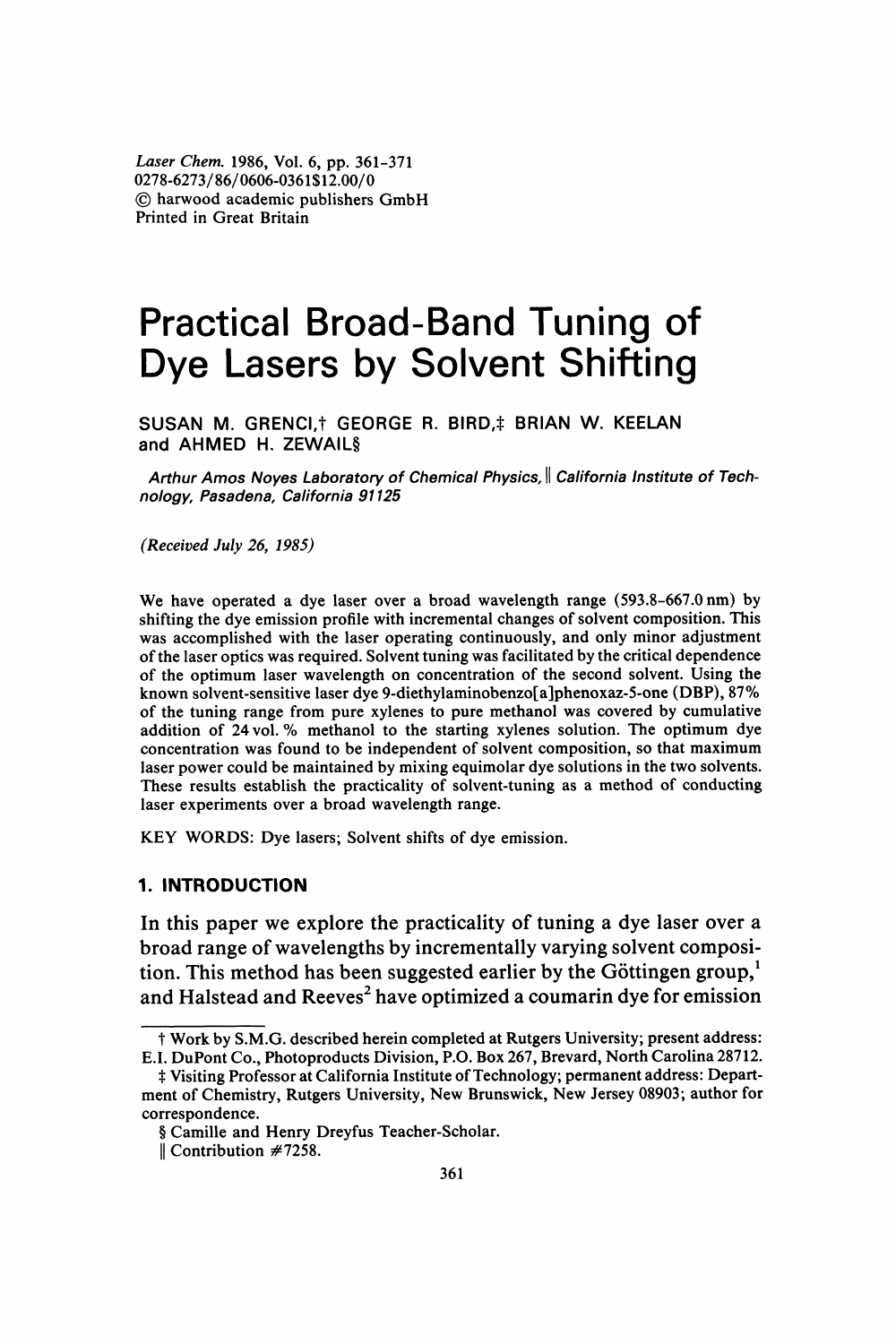at <sup>507</sup> nm with <sup>a</sup> selected mixture of dioxane-ethanol. The latter workers determined the dependence of the peak emission wavelength on solvent composition at fixed dye concentration. Ethers, such as dioxane, have been avoided in this study, both because of their low flash points and their tendency to combine with ambient oxygen to form reactive peroxides.

The Göttingen group investigated DBP as a laser material in several solvents and called attention to the possibility of shifting the dye with solvent mixtures. They obtained lasing action from 580 to <sup>631</sup> nm in diethyl ether, from 690 to 743 nm in hexafluoroisopropanol, and over the entire range from 580 to 743 nm in these and intermediate solvents. Using a long duration flash lamp  $(15 \mu \text{sec})$  they found comparable output powers from DBP and Rhodamine 6G in ethanol for pumping well above threshold, though the DBP threshold was 45% higher than that of Rhodamine 6G. We have found DBP to be significantly less efficient than Rhodamine 6G in our apparatus; the difference between 6 nsec and 15  $\mu$ sec laser pumping is probably due to triplet quenching, as discussed below.

We have obtained efficiency curves (photon flux vs. wavelength) for DBP in various mixtures of methanol and xylenes. Several results substantiate the practicality of solvent-tuning. First, most of the change in the emission profile between xylenes and methanol occurs upon addition of small quantities of methanol to xylenes. Thus the laser may be operated continuously during this procedure, and minimal realignment of dye laser optics is required as the index of refraction of the dye solution changes. Second, the optimal dye concentration is invariant with respect to solvent composition. Consequently, the concentrations do not have to be reoptimized after second solvent additions if the second solvent contains dye in the same concentration as the first.

## II. EXPERIMENTAL

The laser apparatus consisted of a scanning dye laser (Quanta-Ray PDL-1) pumped by <sup>a</sup> KDP frequency-doubled Nd:YAG laser (Quanta-Ray DCR-1, oscillator only). The green (532nm) pump characteristics were: pulse energy 53 mJ, duration 6 nsec, and repetition rate 10 Hz. The pump power is divided among the oscillator, a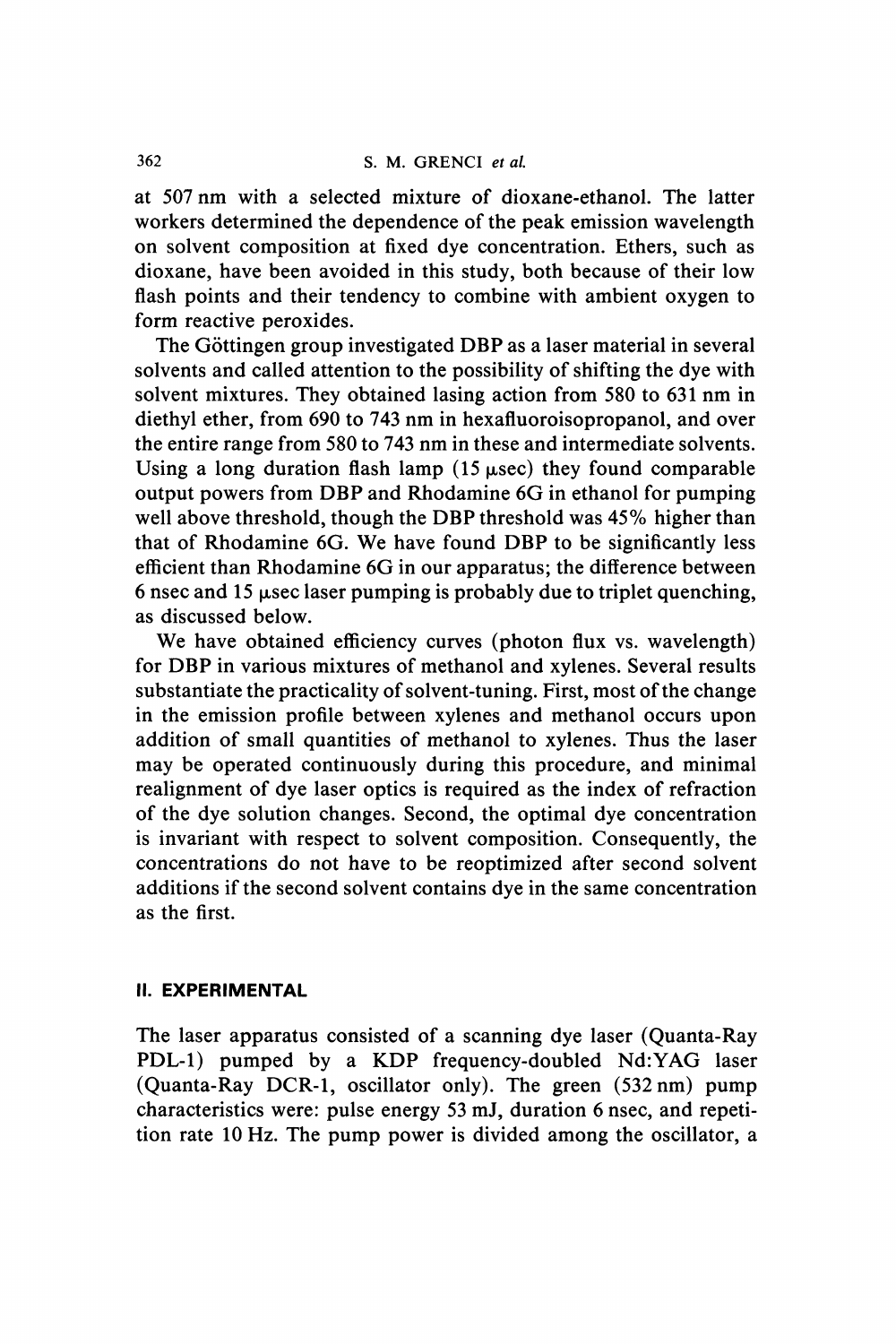preamplifier (optional), and an amplifier. The oscillator is sidepumped and is coupled to a telescope and diffraction grating. The diffraction grating, used in fourth order in these experiments, limits the oscillator cavity to <sup>a</sup> low Q value.

The dye used in this experiment, DBP, is a phenoxazone closely related to the oxazine dye Nile Blue A (Colour Index 51180). DBP is not commercially available, although a source is erroneously given in Ref. 1. There would appear to be a conflict between the broad class patent issued to Drexhage in 19743 and the more specific patent issued to Basting in 1976.<sup>4</sup> DBP was synthesized in a single step by hydrolyzing the  $-NH<sub>2</sub>$  group of commercial grade Nile Blue in aqueous HCl and separating the neutral product dye following Thorpe.<sup>5</sup> The reaction time was extended to maximize reaction yield. Agreement between elemental analysis ( $C = 75.37\%$ ,  $H = 5.49\%$ ,  $N = 8.55\%$ ) and calculated values for  $C_{20}H_{18}N_2O_2$  (C = 75.45%, H = 5.70%, N = 8.55%) was excellent.

The solvent pair consisted of xylenes as the first solvent and spectroscopic grade methanol as the second solvent. Xylenes refers to an ACS reagent grade mixture of the three isomeric xylenes. It is used here as a benzene substitute, having lower toxicity and a higher flash point. These solvents were used without further purification.

In preparation for the use of unusual solvents such as xylenes, the O-rings in the dye laser were changed from the original copoly(ethylene-propylene) O-rings to Viton<sup>6</sup> poly $(1,1$ -difluoroethylene) O-rings. This material is resistant to many but not all organic solvents. Before using a new solvent in the dye laser circulating system, we recommend that a sample O-ring be weighed, immersed overnight in the trial solvent, blotted dry, and weighed again. We rejected dimethylformamide as a possible solvent after weight gains from 50% to 100% were obtained. The weight gain of a Viton O-ring in xylenes was less than 1%, which we consider acceptable trace uptake by the material,, The other potentially vulnerable material in the circulating system is a cellulosic filter for lint and bubble removal. This was resistant to xylenes and to methanol, but in chlorobenzene we have seen these filters swollen and loosened to the point of becoming a source of particulates.

While our solvent additions were accomplished by pipetting directly into the reservoirs, we would recommend a more convenient method of addition for routine usage. Two pairs of small and large hypodermic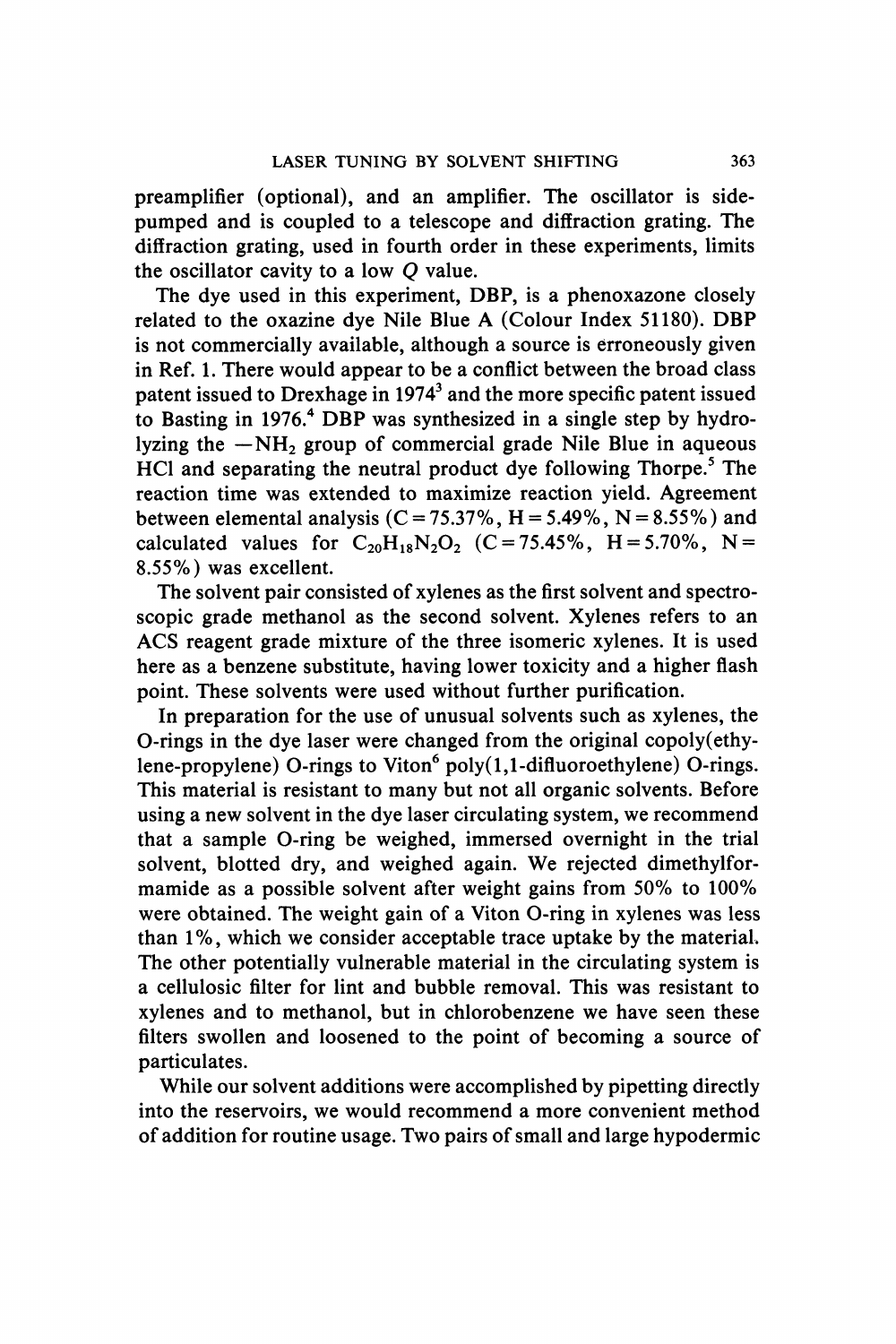syringes (10 and 250 ml) with small bore teflon tubing and one of the old-fashioned hypodermic blood transfusion valves for each of the syringes would allow convenient additions to the oscillator and amplifier reservoirs during the course of the experiment.

The photon flux was measured by a Hammamatsu 1P28 photomultiplier after attenuation of the laser power by 6-7 orders of magnitude with neutral density filters, a pinhole, and a diffusing window. Linear operation of the detector was verified by inserting a calibrated neutral density filter in the optical train and confirming the appropriate decrease in signal. The detector sensitivity was compared with a calibrated silicon PIN photodiode from 580 nm to 680 nm using an auxiliary tungsten light source and a Jarrel-Ash f/8 monochromator. The photomultiplier calibration obtained was similar to that given by Hamamatsu but differed significantly from an S-5 calibration given by another manufacturer.

This calibration was used to generate output curves of relative photon flux vs. wavelength. To convert to a quantum efficiency scale, we measured the pump and laser output energies for the pure xylenes dye solution with a volume-absorbing calorimetric power meter (Scientech). This measurement was checked for consistency by measuring the efficiency of the laser with methanolic Rhodamine 6G. A value of 28% energy efficiency (30% quantum efficiency) was obtained for Rhodamine 6G, reasonable in light of the manufacturer's specification of 34% at somewhat higher pump power (70 vs. 53 mJ/pulse).

#### III. RESULTS

The first dye solution to be tested in the laser was made to 500  $\mu$ M DBP in xylenes, based on an estimate from recommended concentrations (Quanta-Ray) for the rhodamine dyes which gave products of  $\epsilon C = 25$ /cm at the pump wavelength (532 nm). Tests at other concentrations established an optimum of 530  $\mu$ M for DBP in xylenes in this oscillator. Use of the preamplifier resulted in lower output power, so it was removed from the optical train. End-pumping of the amplifier yielded higher output power than side-pumping. In this configuration, the optimum amplifier concentration was found to be 10% of the oscillator concentration. Under these optimized conditions, the energy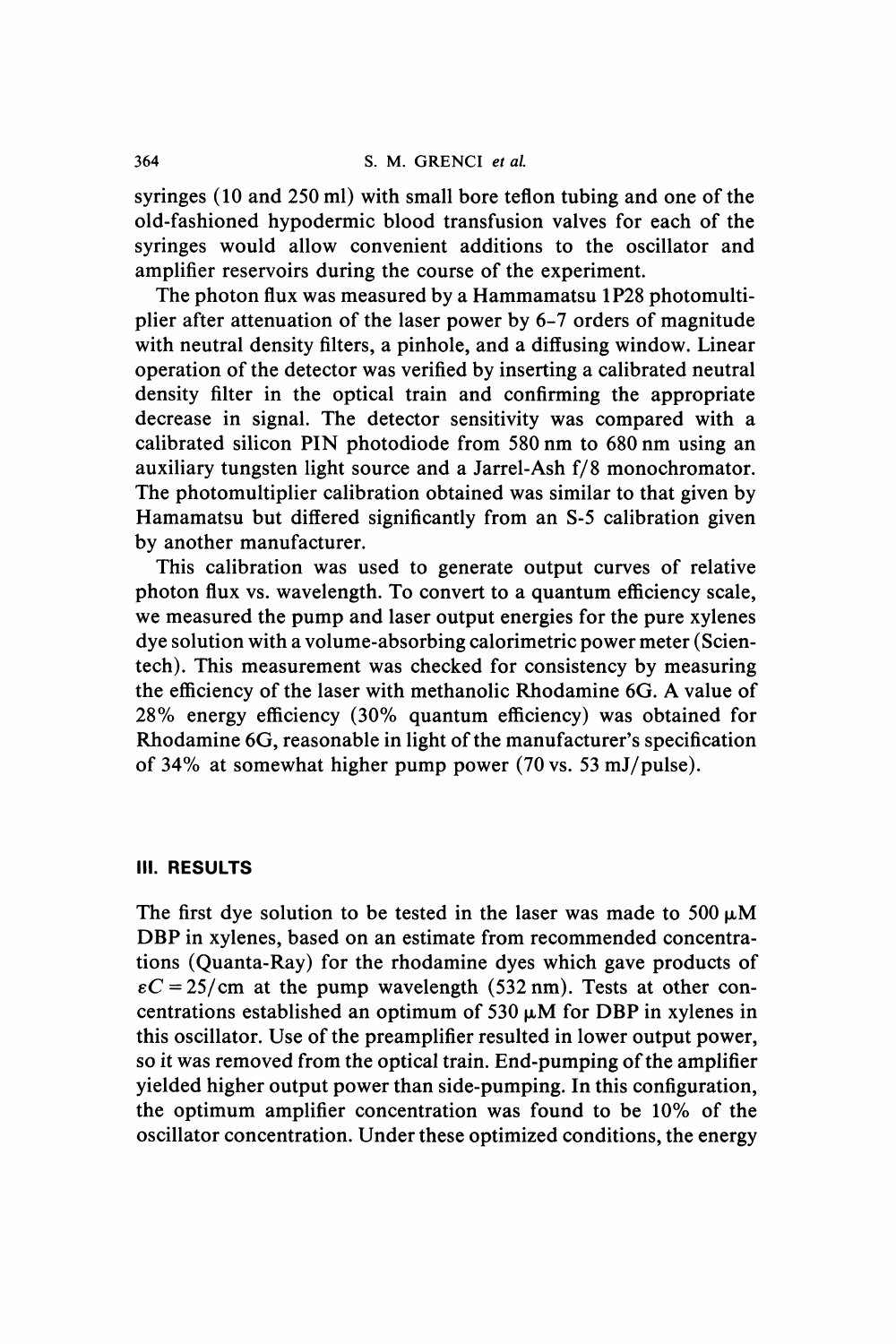efficiency of DBP was found to be 1.0% (quantum efficiency 1.1%) at 612 nm.

After plots of output flux had been obtained with the pure xylenes solutions in place, the volumes in the oscillator and amplifier solution reservoirs were reduced from one liter to 800 ml to leave space for the addition of the methanol solutions. A preliminary examination of the absorption shifts on addition of CH<sub>3</sub>OH had indicated that much of the shifting would occur upon relatively small volume additions of CH<sub>3</sub>OH. A series of successive additions of the methanolic solutions (with the same dye concentrations as the xylenes solutions) was made with volume increments of 1%, 1%, 3.13%, 6.25%, and 12.5% for a cumulative volume addition of 23.8% methanol relative to the starting volume of xylenes. This was accomplished within the limits of the reservoir volumes between safe coverage of the intake tube and maximum reservoir capacity. It is especially important to note that all of these additions were made with the laser running, and that only minor retuning of the laser optics was necessary at the larger incremental additions to allow for the changes in refractive index of the solutions as methanol was added. After each addition and incidental alignment a curve of relative photon output flux was recorded as a function of wavelength.

The results of these additions and photon flux curves are given in Table <sup>I</sup> and shown in Figure 1. The efficiency curves for the second and fourth additions have been omitted from Figure <sup>1</sup> to avoid confusion, but these trials fall in continuity with the others, as may be seen in Table 1. Note that the limiting wavelength points have been determined by extrapolating the last linear portions of the efficiency curves. These points lie slightly inside the ultimate limit of lasing action.

The traces of half-maximum output points and limiting low power points are shown on a plot of wavelengths vs. mole fractions of methanol in Figure 2. This figure summarizes the practical use of this technique with DBP and this pair of solvents. It is preferable not to attempt laser experiments at wavelengths where power is very low and the laser is on the verge of going out of oscillation as a result of even a small change in gain. The track of the 50% maximum power points defines the preferred zone of operation. The results for pure methanol are shown on the right side of Figure 2 (note the broken scale of mole fractions, indicated by the jagged lines). The total range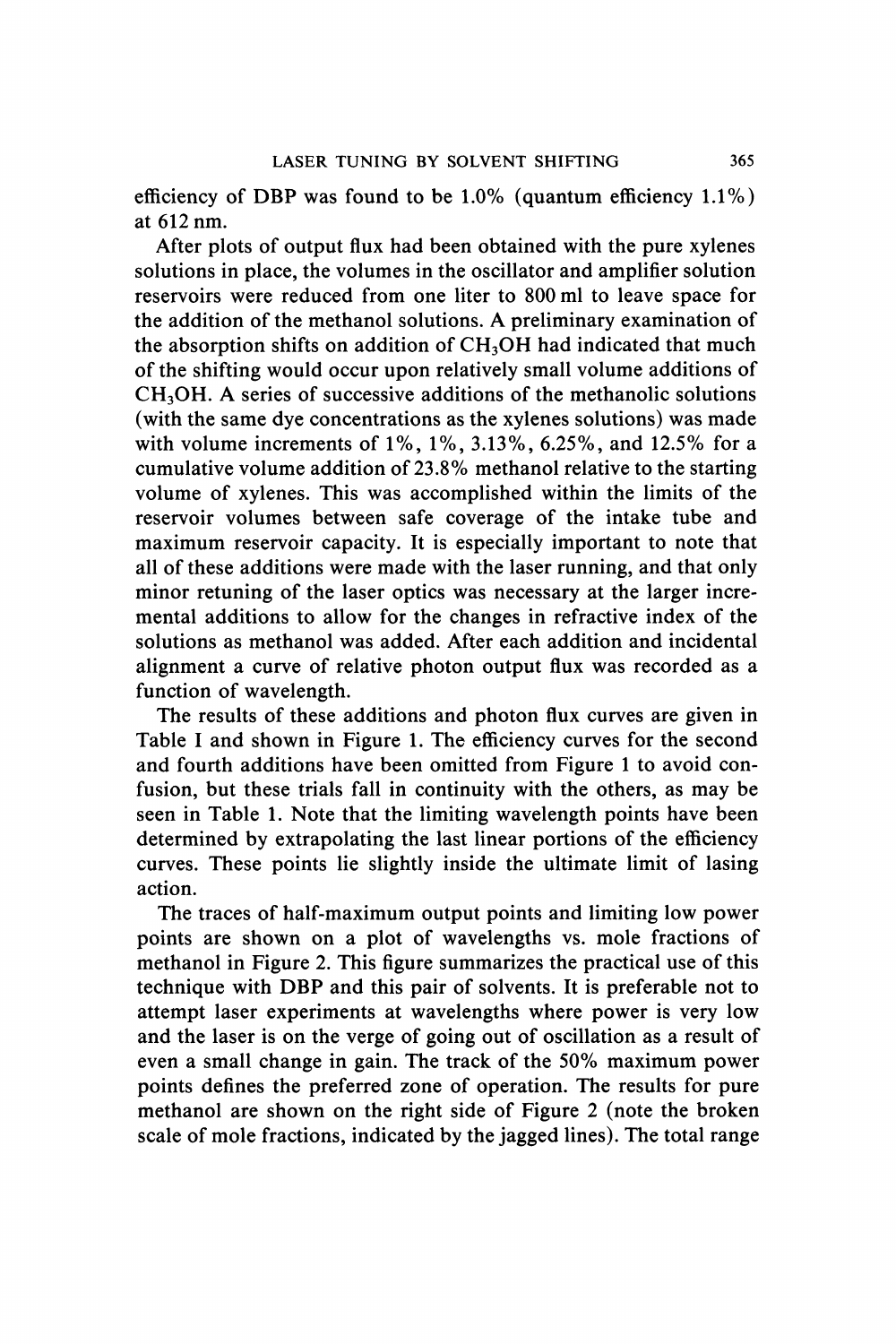366 S.M. GRENCI et al.



FIGURE 1 Quantum efficiency curves of DBP in different solvent mixtures. The number given for each curve is the mole fraction of methanol in each methanol-xylenes mixture. Nearly all of the tuning range from pure xylenes to pure methanol can be covered by cumulative addition of 24 vol.% methanol (mole fraction 0.4212).

of wavelengths available from pure xylenes to pure methanol is 669.6-  $599.2$  nm = 70.4 nm between lowest and highest half-power points. The solvent mixtures used in this experiment swept out a range of 660.3- 599.2 nm = 61.1 nm or 87% of the available range of this particular solvent pair. We regard this as <sup>a</sup> convenient way of securing <sup>a</sup> combina-

| Volume<br>percent<br>methanol | Mole<br>fraction<br>methanol | $\lambda_{\text{lim}}^-$ <sup>a</sup> | $\lambda_{1/2}^-$ | $\Lambda_{\rm peak}$ | $\lambda_{1/2}^+$ | $\lambda_{\text{lim}}^+$ | b<br>$\Phi_{\rm peak}$ |
|-------------------------------|------------------------------|---------------------------------------|-------------------|----------------------|-------------------|--------------------------|------------------------|
| 0.00                          | 0.0000                       | 593.8                                 | 599.2             | 612.5                | 622.3             | 626.3                    | 1.1                    |
| 1.00                          | 0.0296                       | 5899                                  | 597.9             | 622.0                | 635.8             | 642.4                    | 2.4                    |
| 2.00                          | 0.0575                       | 595.2                                 | 600.9             | 621.5                | 637.8             | 643.0                    | 2.2                    |
| 5.13                          | 0.1351                       | 604.3                                 | 609.8             | 632.0                | 648.3             | 655.6                    | 3.3                    |
| 11.38                         | 0.2574                       | 610.8                                 | 615.9             | 635.7                | 653.1             | 659.7                    | 3.4                    |
| 23.88                         | 0.4212                       | 615.7                                 | 620.7             | 644.0                | 660.3             | 667.0                    | 5.9                    |
|                               | 1.0000                       | 630.4                                 | 635.6             | 654.0                | 669.6             | 674.8                    | 8.3                    |

TABLE Performance characteristics of DBP in methanol-xylenes mixtures

 $\lambda_{\text{lim/half}}^{-/+}$  refers to the lower/upper wavelength in nm corresponding to the limiting/half-power points of the efficiency curves. Limit points were estimated by extrapolating the linear portions of the efficiency curves and lie slightly inside the ultimate lasing range.

<sup>b</sup> Peak quantum % efficiency (photons out/100 pump photons).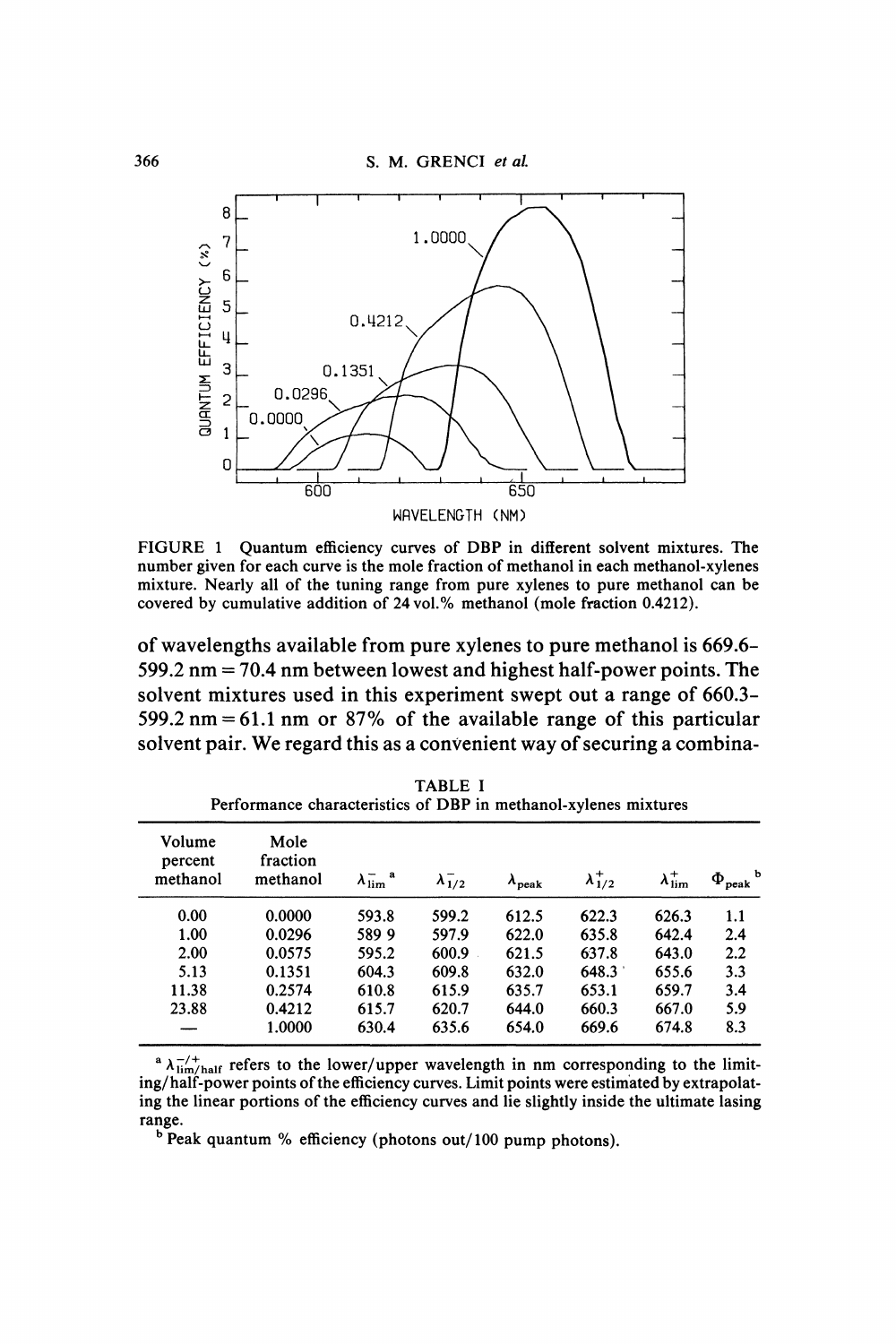

FIGURE 2 Variation of lasing limits and half-power wavelengths as a function of composition of methanol-xylene mixtures. Limit values were extrapolated from the linear portions of the efficiency curves and lie slightly inside the ultimate lasing range. Note the break in the composition axis; data points to the left of the break were obtained in a single continuous experiment without interrupting laser operation.

tion of optimal power and wide band tuning in a continuous dye laser experiment.

### IV. DISCUSSION

It is important for practical solvent tuning that the spectral shift of the dye occurs continuously as solvent composition is changed, unlike the effect of chemical alteration of the chromophore (e.g., acid-base equilibrium). This method of tuning is peculiar to certain merocyanines and highly unsymmetrical cyanines. For example, symmetric cyclized cyanines and azacyanines (rhodamines and oxazines respectively) do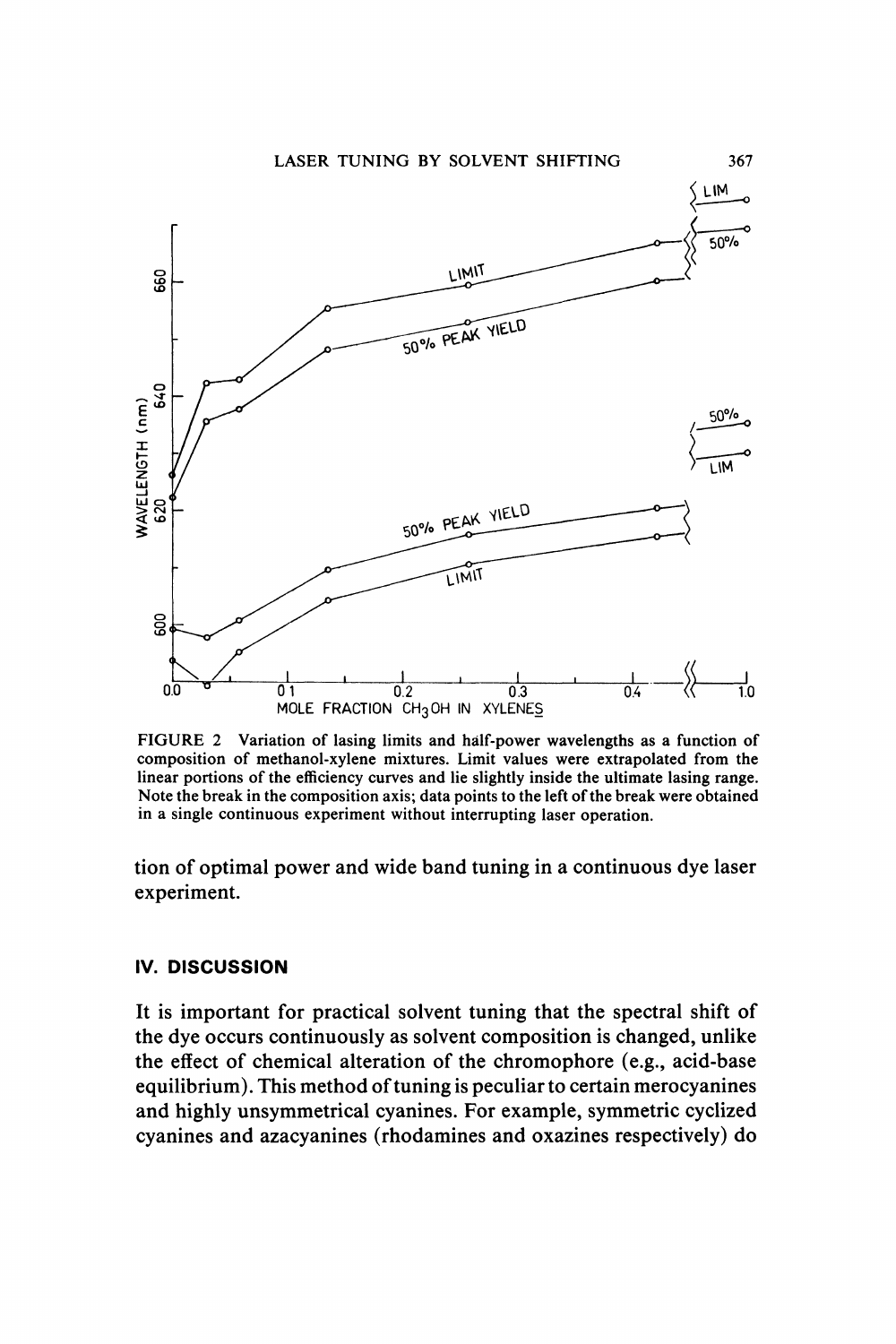not have large solvent shifts, while some uncharged but dipolar merocyanines (such as rhodamones, cyclized coumarins, and DBP, a cyclized azamerocyanine) show considerable solvent sensitivity.<sup>7</sup> The versatility of the large class of cyclized merocyanines and azamerocyanines has been demonstrated in earlier investigations of their lasing properties<sup> $7-10$ </sup> and their action in solid state photovoltaic cells. $11,12$ 

The solvent shifts of a number of uncyclized merocyanines, some of which are quite large, have been explored by Brooker and coworkers<sup>13</sup> at the Kodak Laboratories. J. R. Platt<sup>14,15</sup> has developed a phenomenological theory in which the spectral shift is a function of the chromophore chain length and the differing basicities (electron accepting tendencies) of two end groups. When the basicities of the two end groups are changed unequally by a new solvent, the dye is described as solvent-sensitive or "solvatochromic".

The solvent-shifting of DBP can be understood in terms of the two resonance structures depicted in Figure 3. In the absence of hydrogenbond donating solvents such as methanol, the left-hand nonpolar structure predominates in the ground state  $S_0$ . In the first excited state  $S<sub>1</sub>$  the importances of the two resonance structures are reversed and the dipolar structure predominates. Under these conditions the absorption band is relatively broad, the absorption maximum falls at a relatively short wavelength, and there is a large Stokes shift between the absorption and fluorescence peaks. This large Stokes shift is advantageous for good lasing performance because the strongest part of the emission band is available for laser action. In contrast, the rhodamine dyes lase out of a weak shoulder on the long wavelength edge of the fluorescence emission band.<sup>16</sup>

The behavior of DBP is quite different in water; the two resonance structures are of nearly equal importance in both  $S_0$  and  $S_1$ . In this



FIGURE <sup>3</sup> Resonance structures of the laser dye DBP. The right-hand structure makes only a minor contribution to  $S_0$  in xylenes, but becomes more important in hydrogen-bond donating media such as methanol.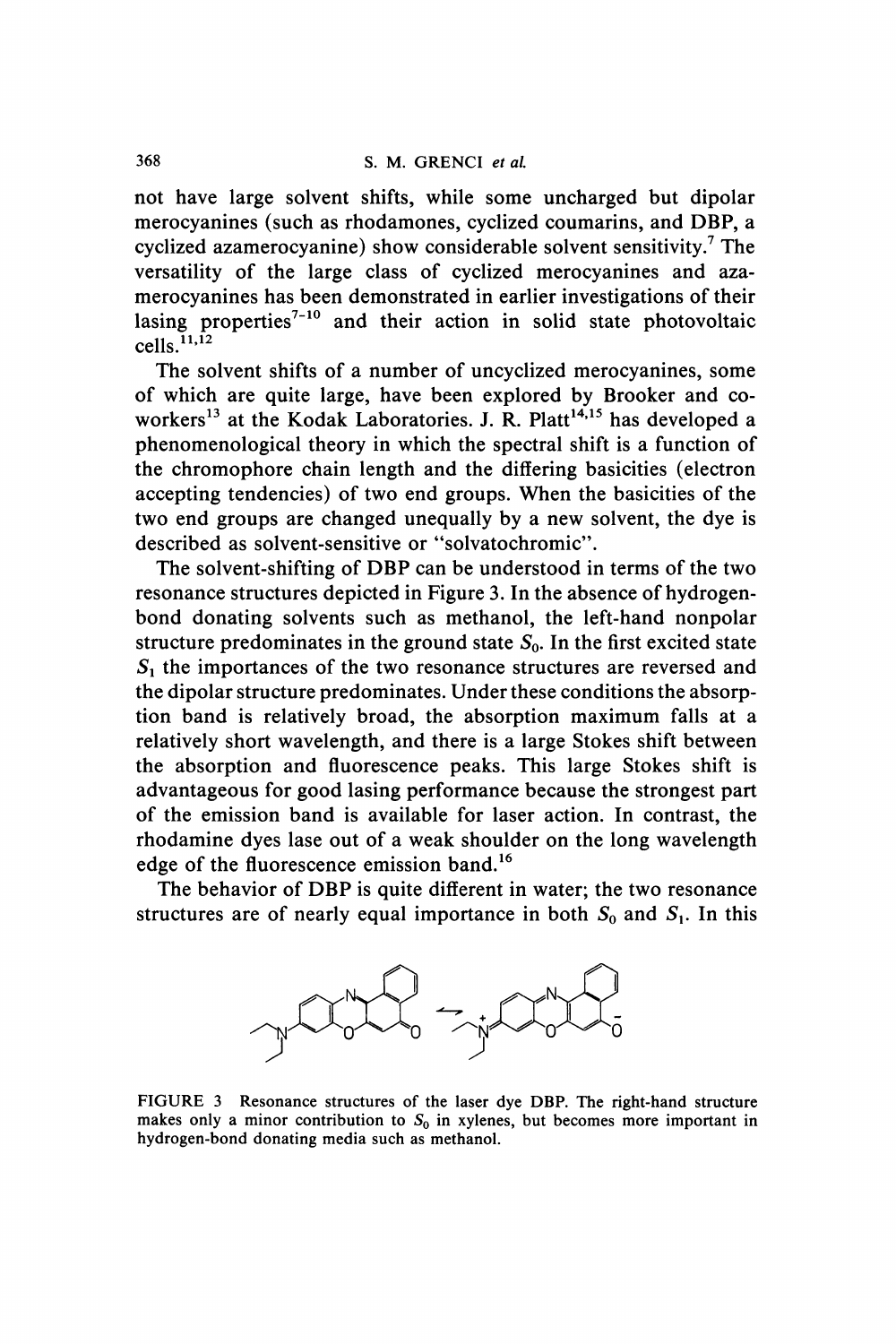case, very little change in the equilibrium nuclear coordinates occurs in the  $S_0 \rightarrow S_1$  transition, and the sharp absorption and fluorescence bands are nearly "mirror images". This is the isobasic or isoenergetic condition with minimal Stokes shift, and the spectrum of the dye mimics a symmetrical cyanine or rhodamine dye. It takes no subtle instrumentation to observe this kind of spectral shifting; the dye is orange in xylenes and lavender (almost blue) in water. Unfortunately, the solubility of DBP in water is too low to be practical for lasing.

One of us (S.M.G.) studied the absorption, fluorescence, and fluorescence quantum yield of DBP in a variety of solvents.<sup>17</sup> The dye has a quantum yield of 0.89 in nonpolar xylene and yields on the order of 0.9 in polar solvents incapable of hydrogen-bond donation. It has yields of 0.50 in CH<sub>3</sub>OH and 0.64 in CH<sub>3</sub>OD, and an activation energy of 3.0 kcal for competitive fluorescence quenching in  $CH<sub>3</sub>OH$ . These results were interpreted as indicating that hydrogen bond cleavage in the excited state opens a channel for internal conversion to the ground state.<sup>18</sup> These results parallel those found for methyl salicylate in molecular beams (threshold energy 3.7 kcal) and in solution.<sup>19</sup>

The discrepancy between the high efficiency of DBP reported by Basting, Ouw, and Schifer (power comparable to Rhodamine 6G in ethanol) and our lower efficiencies (28% as quantum efficient as Rhodamine 6G in pure methanol) suggests that the long excitation pulse  $(15 \mu \text{sec})$  employed in their study favors DBP relative to Rhodamine 6G. Rhodamine 6G does have an appreciable rate of intersystem crossing to the triplet state and does have a triplet-triplet absorption band which lies directly over the lasing region.<sup>20-22</sup> Good performance is to be expected from Rhodamine 6G only at the start of the extended exciting pulse. In contrast, DBP may be giving moderately good performance over the full length of the extended exciting pulse. If so, we might explain the reduced triplet interference with DBP by some combination of a fast  $T_1 \rightarrow S_0$  reaction and a displacement of the  $T_1 \rightarrow T_n$  absorption away from the lasing region. We have seen that DBP in hydrogen bonding solvents does have <sup>a</sup> mechanism for rapid internal conversion  $S_1 \rightarrow S_0$  through the cleavage of  $=O-H-O-$  hydrogen bonds in the excited state, and this mechanism may also act rapidly to depopulate triplet states. This is suggested because the rising laser efficiency of DBP with added methanol is in contrast to the falling fluorescence quantum yield. There is always the possibility that triplet deactivation could be enhanced and also that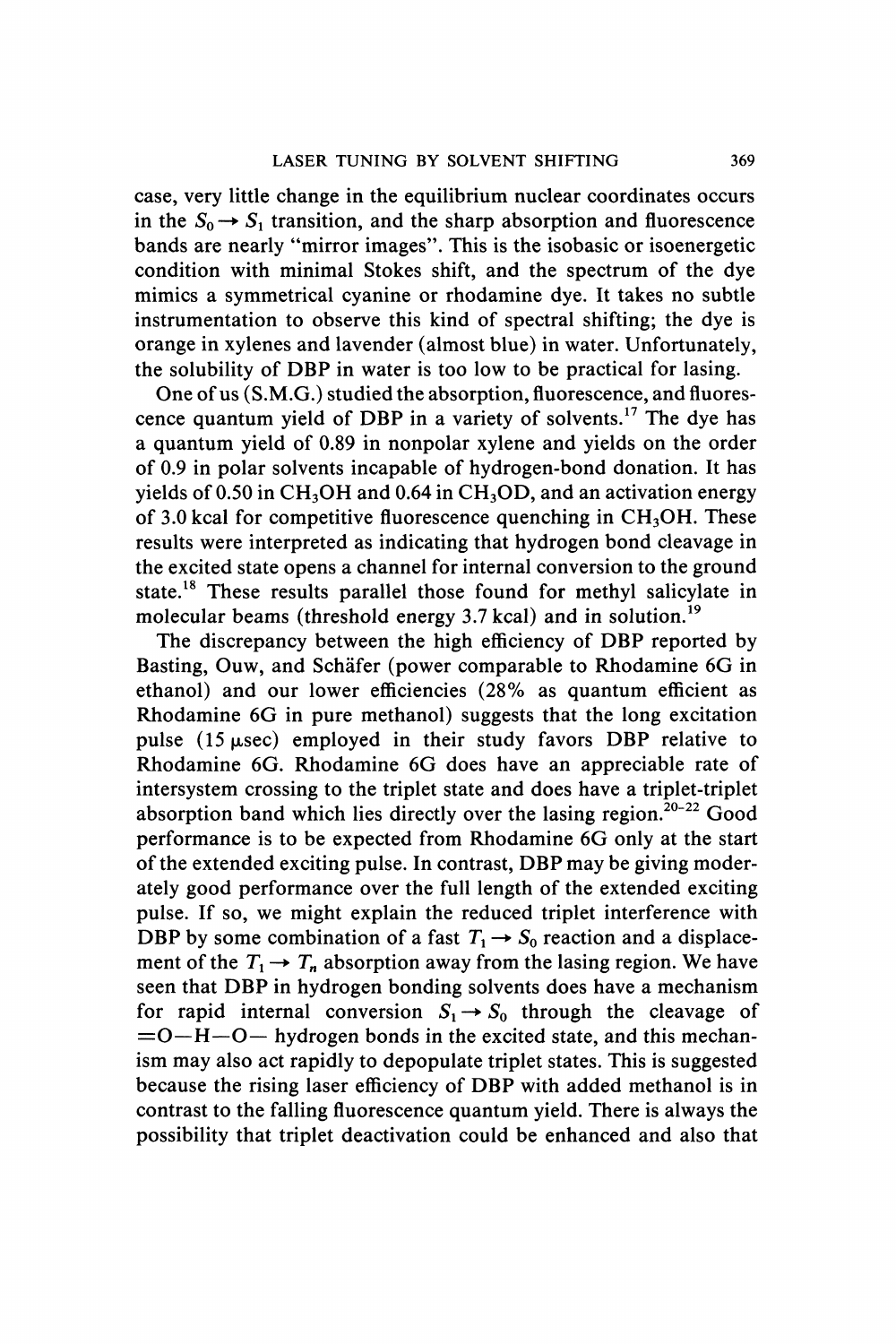excimer formation could be minimized through structural modification of the DBP molecule.

We should note that extreme solvent tuning may in some cases shift the absorption band of the dye away from the wavelength of excitation. Such a shift would require a change of concentrations to stay near optimum performance. Also note that having tuned by adding a volume of second solvent, it is not practical to attempt to reverse the direction of tuning by adding large volumes of the first solvent.

# V. CONCLUSION

Two unexpected results of this study underscore the practicality of the method of solvent-tuning. The first of these is that with the dye and solvent pair studied the tuning is large and nonlinear upon addition of the second solvent. Thus a wide tuning range can be covered by the addition of a modest volume of the second solvent, so the laser can be operated continuously during the solvent changes. The second finding is that the optimum concentration of dye is insensitive to solvent composition, at least in the particular system we have examined. Thus, having found the optimum concentrations for the dye in the first solvent one can prepare dye at the same molar concentration in the second solvent so that mixing the two solutions leaves the dye concentration invariant. This greatly simplifies the mixing process and facilitates the method of solvent tuning.

The results of this work should encourage the application of solvent tuning to practical research. A variety of dyes and solvents may be amenable to this technique. For example, the solvent pair of xylenes and hexafluoroisopropanol (HFIP) may give a wider range of tuning with DBP than the solvent pair we have examined. The relatively new long wavelength dyes styryl-13 and styryl-14 are both highly unsymmetrical octamethine cyanines and should be subject to appreciable solvent tuning from the maxima at 925 and 980 nm respectively.<sup>23</sup>

#### Acknowledgements

We thank Larry W. Peng for experimental assistance. Financial support for this work was provided by the President's Fund of the California Institute of Technology, and by a National Science Foundation Grant to Rutgers University (CHE-791651).